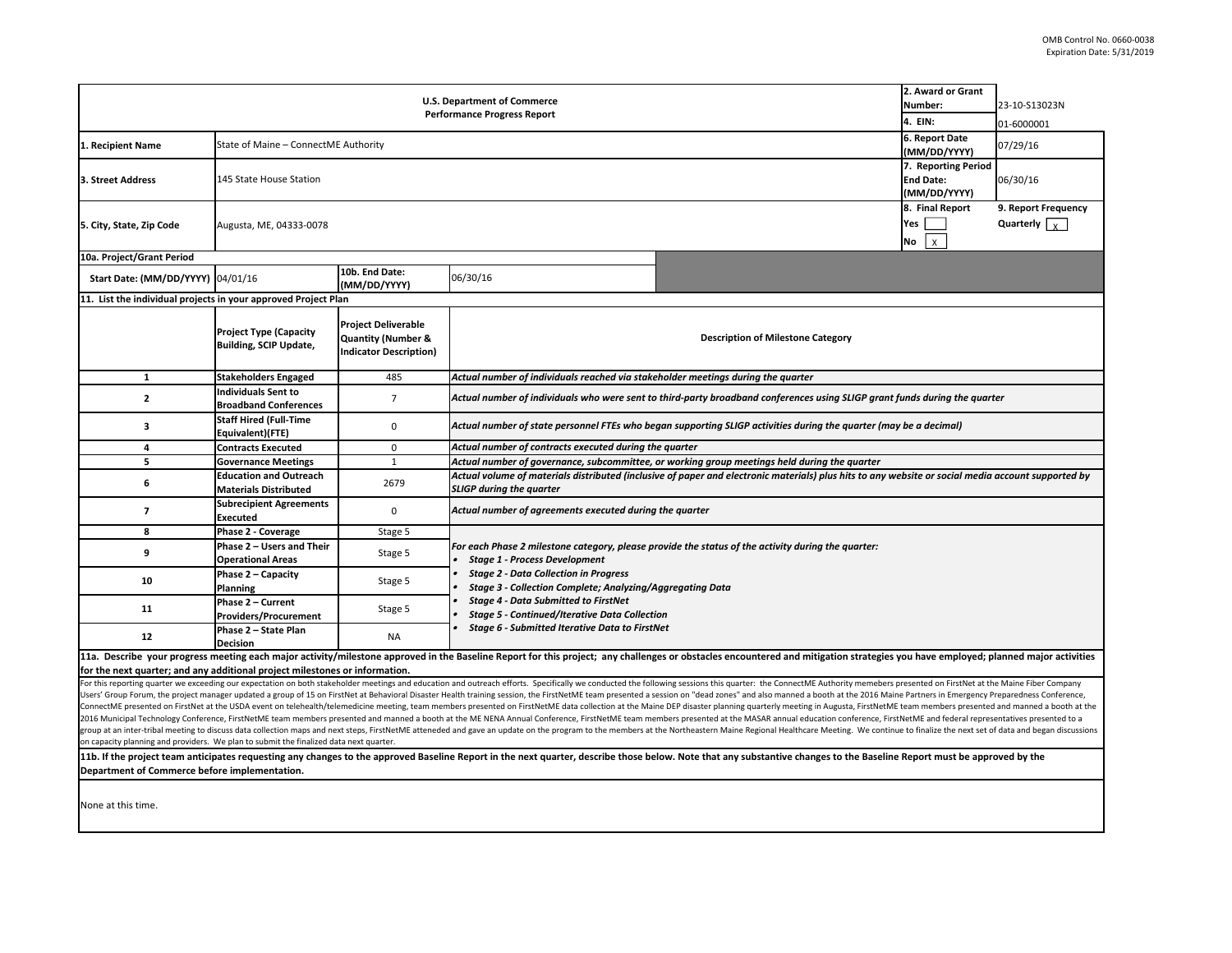| The MICC governance meeting occurred on May 25th, ongoing discussions for a New England regional meetings and other events are also being planned for the coming quarter. Education and outreach is ongoing. State plan and<br>Governor communication planning are in process; an executive meeting was held to update all avenues to the governor's office for transparency.<br>11d. Describe any success stories or best practices you have identified. Please be as specific as possible.<br>been more formalized and are ongoing as well<br>12. Personnel<br>12a. If the project is not fully staffed, describe how any lack of staffing may impact the project's time line and when the project will be fully staffed.<br>12b. Staffing Table - Please include all staff that have contributed time to the project. Please do not remove individuals from this table.<br><b>Job Title</b><br>FTE%<br>Project (s) Assigned<br>Change<br>SLIGP - all aspects<br>None<br>60%<br>13. Subcontracts (Vendors and/or Subrecipients)<br>13a. Subcontracts Table - Include all subcontractors. The totals from this table must equal the "Subcontracts Total" in Question 14f.<br>Contract<br><b>Total Federal Funds</b><br><b>Type</b><br><b>Subcontract Purpose</b><br>RFP/RFQ Issued (Y/N)<br><b>End Date</b><br><b>Start Date</b><br>Name<br>Executed<br>(Vendor/Subject.)<br><b>Allocated</b><br>Allocated<br>(Y/N)<br>FirstNet SLIGP all aspects<br>Vendor<br>Y<br>10/1/2014<br>8/31/2018<br>\$0.00<br>Y<br>\$744,815.00 | 11c. Provide any other information that would be useful to NTIA as it assesses this project's progress. |  |  |  |  |  |  |  |  |  |
|----------------------------------------------------------------------------------------------------------------------------------------------------------------------------------------------------------------------------------------------------------------------------------------------------------------------------------------------------------------------------------------------------------------------------------------------------------------------------------------------------------------------------------------------------------------------------------------------------------------------------------------------------------------------------------------------------------------------------------------------------------------------------------------------------------------------------------------------------------------------------------------------------------------------------------------------------------------------------------------------------------------------------------------------------------------------------------------------------------------------------------------------------------------------------------------------------------------------------------------------------------------------------------------------------------------------------------------------------------------------------------------------------------------------------------------------------------------------------------------------------------------------------|---------------------------------------------------------------------------------------------------------|--|--|--|--|--|--|--|--|--|
|                                                                                                                                                                                                                                                                                                                                                                                                                                                                                                                                                                                                                                                                                                                                                                                                                                                                                                                                                                                                                                                                                                                                                                                                                                                                                                                                                                                                                                                                                                                            |                                                                                                         |  |  |  |  |  |  |  |  |  |
| While the team made up of contractors and ConnectME staff don't meet as often, many outreach efforts are happening simultaneously throughout the state and region. Communication with all the channels to the governor's offic                                                                                                                                                                                                                                                                                                                                                                                                                                                                                                                                                                                                                                                                                                                                                                                                                                                                                                                                                                                                                                                                                                                                                                                                                                                                                             |                                                                                                         |  |  |  |  |  |  |  |  |  |
|                                                                                                                                                                                                                                                                                                                                                                                                                                                                                                                                                                                                                                                                                                                                                                                                                                                                                                                                                                                                                                                                                                                                                                                                                                                                                                                                                                                                                                                                                                                            |                                                                                                         |  |  |  |  |  |  |  |  |  |
|                                                                                                                                                                                                                                                                                                                                                                                                                                                                                                                                                                                                                                                                                                                                                                                                                                                                                                                                                                                                                                                                                                                                                                                                                                                                                                                                                                                                                                                                                                                            |                                                                                                         |  |  |  |  |  |  |  |  |  |
|                                                                                                                                                                                                                                                                                                                                                                                                                                                                                                                                                                                                                                                                                                                                                                                                                                                                                                                                                                                                                                                                                                                                                                                                                                                                                                                                                                                                                                                                                                                            |                                                                                                         |  |  |  |  |  |  |  |  |  |
|                                                                                                                                                                                                                                                                                                                                                                                                                                                                                                                                                                                                                                                                                                                                                                                                                                                                                                                                                                                                                                                                                                                                                                                                                                                                                                                                                                                                                                                                                                                            |                                                                                                         |  |  |  |  |  |  |  |  |  |
| <b>Total Matching Funds</b>                                                                                                                                                                                                                                                                                                                                                                                                                                                                                                                                                                                                                                                                                                                                                                                                                                                                                                                                                                                                                                                                                                                                                                                                                                                                                                                                                                                                                                                                                                |                                                                                                         |  |  |  |  |  |  |  |  |  |
|                                                                                                                                                                                                                                                                                                                                                                                                                                                                                                                                                                                                                                                                                                                                                                                                                                                                                                                                                                                                                                                                                                                                                                                                                                                                                                                                                                                                                                                                                                                            | <b>NA</b>                                                                                               |  |  |  |  |  |  |  |  |  |
|                                                                                                                                                                                                                                                                                                                                                                                                                                                                                                                                                                                                                                                                                                                                                                                                                                                                                                                                                                                                                                                                                                                                                                                                                                                                                                                                                                                                                                                                                                                            |                                                                                                         |  |  |  |  |  |  |  |  |  |
|                                                                                                                                                                                                                                                                                                                                                                                                                                                                                                                                                                                                                                                                                                                                                                                                                                                                                                                                                                                                                                                                                                                                                                                                                                                                                                                                                                                                                                                                                                                            |                                                                                                         |  |  |  |  |  |  |  |  |  |
|                                                                                                                                                                                                                                                                                                                                                                                                                                                                                                                                                                                                                                                                                                                                                                                                                                                                                                                                                                                                                                                                                                                                                                                                                                                                                                                                                                                                                                                                                                                            |                                                                                                         |  |  |  |  |  |  |  |  |  |
|                                                                                                                                                                                                                                                                                                                                                                                                                                                                                                                                                                                                                                                                                                                                                                                                                                                                                                                                                                                                                                                                                                                                                                                                                                                                                                                                                                                                                                                                                                                            | Program Director, ConnectME                                                                             |  |  |  |  |  |  |  |  |  |
|                                                                                                                                                                                                                                                                                                                                                                                                                                                                                                                                                                                                                                                                                                                                                                                                                                                                                                                                                                                                                                                                                                                                                                                                                                                                                                                                                                                                                                                                                                                            | Authority                                                                                               |  |  |  |  |  |  |  |  |  |
|                                                                                                                                                                                                                                                                                                                                                                                                                                                                                                                                                                                                                                                                                                                                                                                                                                                                                                                                                                                                                                                                                                                                                                                                                                                                                                                                                                                                                                                                                                                            |                                                                                                         |  |  |  |  |  |  |  |  |  |
|                                                                                                                                                                                                                                                                                                                                                                                                                                                                                                                                                                                                                                                                                                                                                                                                                                                                                                                                                                                                                                                                                                                                                                                                                                                                                                                                                                                                                                                                                                                            |                                                                                                         |  |  |  |  |  |  |  |  |  |
|                                                                                                                                                                                                                                                                                                                                                                                                                                                                                                                                                                                                                                                                                                                                                                                                                                                                                                                                                                                                                                                                                                                                                                                                                                                                                                                                                                                                                                                                                                                            |                                                                                                         |  |  |  |  |  |  |  |  |  |
|                                                                                                                                                                                                                                                                                                                                                                                                                                                                                                                                                                                                                                                                                                                                                                                                                                                                                                                                                                                                                                                                                                                                                                                                                                                                                                                                                                                                                                                                                                                            |                                                                                                         |  |  |  |  |  |  |  |  |  |
|                                                                                                                                                                                                                                                                                                                                                                                                                                                                                                                                                                                                                                                                                                                                                                                                                                                                                                                                                                                                                                                                                                                                                                                                                                                                                                                                                                                                                                                                                                                            |                                                                                                         |  |  |  |  |  |  |  |  |  |
|                                                                                                                                                                                                                                                                                                                                                                                                                                                                                                                                                                                                                                                                                                                                                                                                                                                                                                                                                                                                                                                                                                                                                                                                                                                                                                                                                                                                                                                                                                                            |                                                                                                         |  |  |  |  |  |  |  |  |  |
|                                                                                                                                                                                                                                                                                                                                                                                                                                                                                                                                                                                                                                                                                                                                                                                                                                                                                                                                                                                                                                                                                                                                                                                                                                                                                                                                                                                                                                                                                                                            |                                                                                                         |  |  |  |  |  |  |  |  |  |
|                                                                                                                                                                                                                                                                                                                                                                                                                                                                                                                                                                                                                                                                                                                                                                                                                                                                                                                                                                                                                                                                                                                                                                                                                                                                                                                                                                                                                                                                                                                            | Tilson                                                                                                  |  |  |  |  |  |  |  |  |  |
|                                                                                                                                                                                                                                                                                                                                                                                                                                                                                                                                                                                                                                                                                                                                                                                                                                                                                                                                                                                                                                                                                                                                                                                                                                                                                                                                                                                                                                                                                                                            |                                                                                                         |  |  |  |  |  |  |  |  |  |
|                                                                                                                                                                                                                                                                                                                                                                                                                                                                                                                                                                                                                                                                                                                                                                                                                                                                                                                                                                                                                                                                                                                                                                                                                                                                                                                                                                                                                                                                                                                            |                                                                                                         |  |  |  |  |  |  |  |  |  |
|                                                                                                                                                                                                                                                                                                                                                                                                                                                                                                                                                                                                                                                                                                                                                                                                                                                                                                                                                                                                                                                                                                                                                                                                                                                                                                                                                                                                                                                                                                                            |                                                                                                         |  |  |  |  |  |  |  |  |  |
|                                                                                                                                                                                                                                                                                                                                                                                                                                                                                                                                                                                                                                                                                                                                                                                                                                                                                                                                                                                                                                                                                                                                                                                                                                                                                                                                                                                                                                                                                                                            |                                                                                                         |  |  |  |  |  |  |  |  |  |
| 13b. Describe any challenges encountered with vendors and/or subrecipients.                                                                                                                                                                                                                                                                                                                                                                                                                                                                                                                                                                                                                                                                                                                                                                                                                                                                                                                                                                                                                                                                                                                                                                                                                                                                                                                                                                                                                                                |                                                                                                         |  |  |  |  |  |  |  |  |  |
|                                                                                                                                                                                                                                                                                                                                                                                                                                                                                                                                                                                                                                                                                                                                                                                                                                                                                                                                                                                                                                                                                                                                                                                                                                                                                                                                                                                                                                                                                                                            | <b>NA</b>                                                                                               |  |  |  |  |  |  |  |  |  |